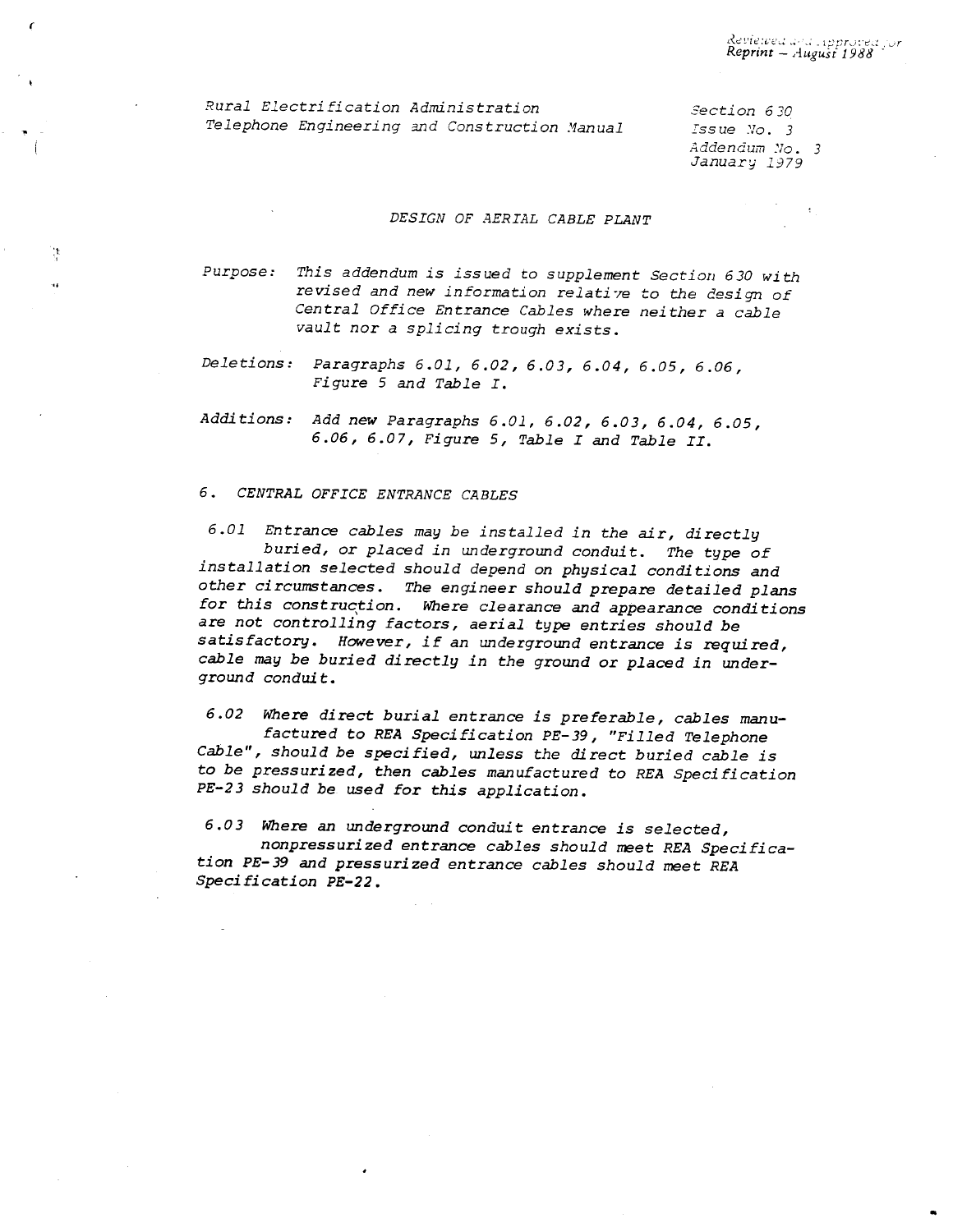*6.04 Figures 3, 4,* 5 *and 6 illustrate some problems i:J7olved in engineering a central office entrance. In the future, as <sup>a</sup>fire safety precaution, B type main distribution frames, which terminate t.l1e entrance cables on the vertically mounted protectors, should be spliced with PVC jacketed tip cables (refer to TE&CM 810, paragraph 2.4). These tip cables must also be spliced* to *the entrance cables, either above the frame, in the splicing vault under the floor, or in a wall mounted metal cabinet. The engineer should select the method.* 

,. r

*6.05 In the event that neither a cable vault nor a splicing trough exists, the new entrance cable should be routed to the building to enter at a point as close as practicable to*  t.'Je *main frame. The entrance cable should enter through the wall into a cabinet mounted on the inside of the wall near the main frame. The entrance cable should be spliced within the cabinet to the PVC jacketed type tip cable which would be routed through the top of the cabinet and run directly overhead to the*  .. *main frame. This type entrance is relatively inexpensive, pro,.rides good accessibility for checking shield bonding and makes it easy to bring in* more *cables in the future.* 

*6.06 Where underground conduit entrances* are *planned, reference can be made to REA TE&CM 643 for details of such construction.* 

*6.07* For *description of the assembly unit covering the central office cable entrance,* refer *to the appropriate specifications in the REA* Form *511.*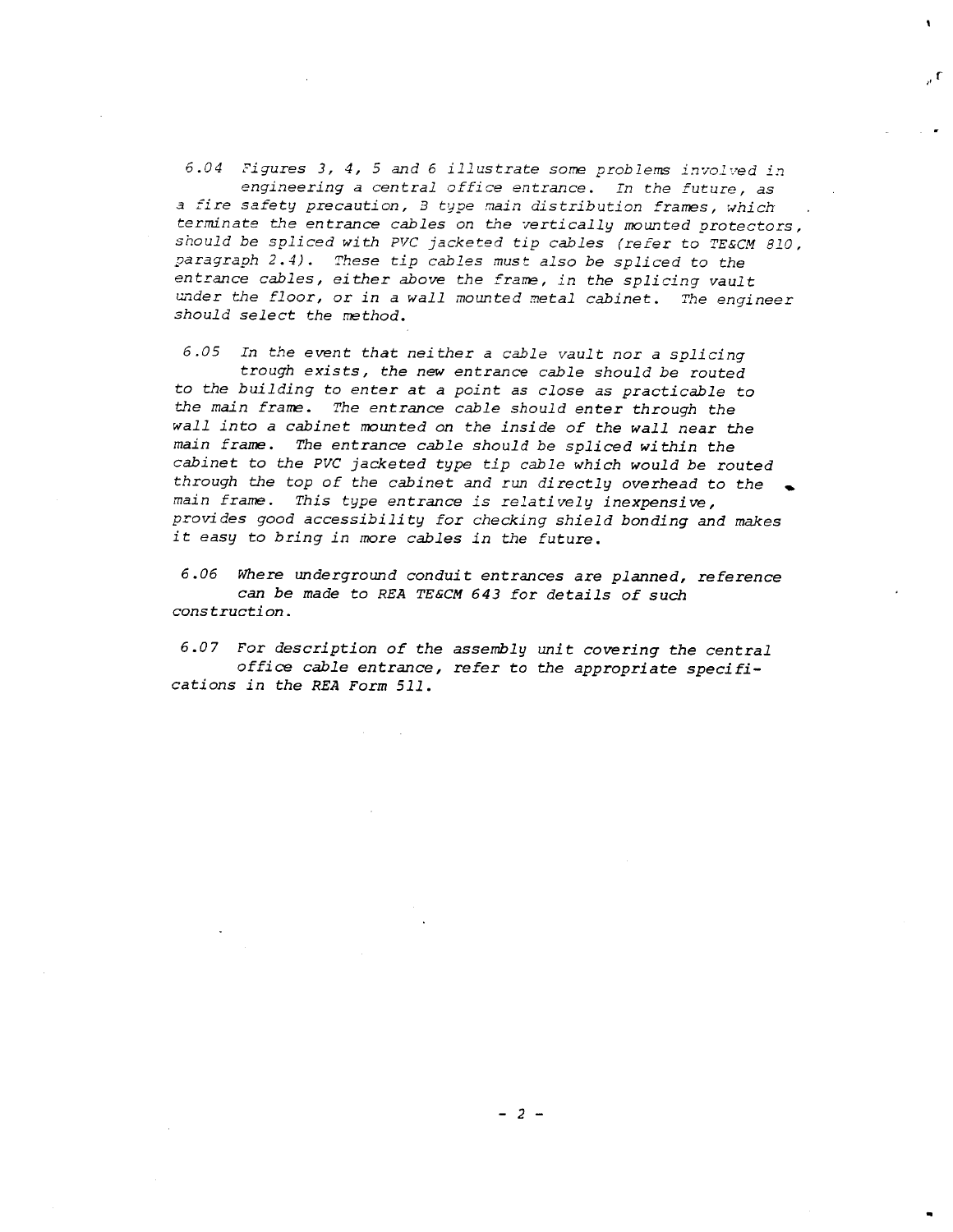### CENTRAL OFFICE BURIED CABLE ENTRANCE



Figure 5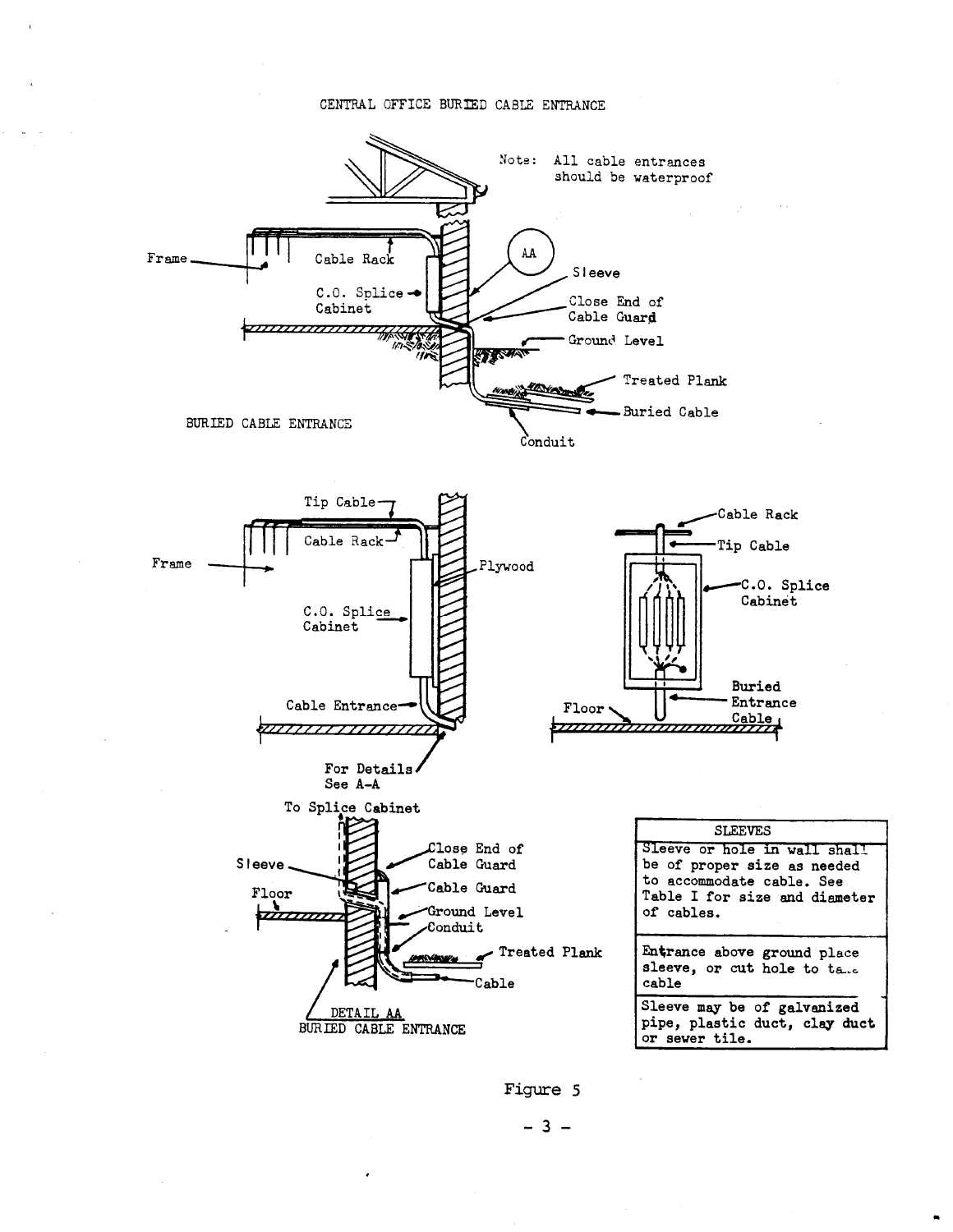## CABLE SIZES, WEIGHTS AND REEL LENGTHS PE-22

# PLASTIC SHEATHED AND PLASTIC INSULATED CABLES (AIR CORE)\*

| Number           |                      | Approx. Diameter and Weight per Unit Length |      |       |                          |                          |            |                          | Approx. Reel Length                 |               |                |               |  |
|------------------|----------------------|---------------------------------------------|------|-------|--------------------------|--------------------------|------------|--------------------------|-------------------------------------|---------------|----------------|---------------|--|
| of Pairs         | 26 Gauge<br>24 Gauge |                                             |      |       | 22 Cauge                 |                          | 19 Gauge   |                          | 26 Gauge 24 Gauge 22 Gauge 19 Gauge |               |                |               |  |
|                  | in.                  | 1b/ft                                       | in.  | 1b/ft | in.                      | 1 <sub>b</sub> /ft       | in.        | 1 <sub>b</sub> /ft       | FEET                                | FEET          | <b>FEET</b>    | <b>FEET</b>   |  |
| 6                | --                   | --                                          | 0.37 | 0.055 | 0.40                     | 0.073                    | 0.51       | 0.11                     | ----                                | 5000          | 5000           | 2500          |  |
| 12               | $\ddot{\phantom{a}}$ | $=$ $-$                                     | 0.44 | 0.086 | 0.49                     | 0.11                     | 0.62       | 0.18                     | ---                                 | 10000         | 10000          | 2500          |  |
| 18               | --                   |                                             | 0.47 | 0.11  | 0.56                     | 0.15                     | 0.73       | 0.26                     | $ -$                                | 10000         | 10000          | 2500          |  |
| $\overline{25}$  | 0.46                 | 0.098                                       | 0.53 | 0.14  | 0.63                     | 0.20                     | 0.82       | 0.34                     | 10000                               | 5000          | 5000           | 2500          |  |
| 50               | 0.57                 | 0.16                                        | 0.68 | 0.24  | 0.80                     | 0.34                     | 1.10       | 0.63                     | 10000                               | 5000          | 5000           | 2500          |  |
| 75               | 0.65                 | 0.22                                        | 0.77 | 0, 33 | 0.94                     | 10.50                    | 1.29       | 0.90                     | 5000                                | 5000          | 5000           | 2500          |  |
| 100              | 0.72                 | 0.28                                        | 0.85 | 0.42  | 1.07                     | 0.61                     | 1.47       | 1.18                     | 5000                                | 5000          | 2500           | 1200          |  |
| 150              | 0.86                 | 0.41                                        | 1.03 | 0.60  | 1.28                     | 0.92                     | 1.80       | 1.75                     | 5000                                | 2500          | 2500           | 1200          |  |
| 200              | 0.96                 | 0.52                                        | 1.21 | 0.82  | 1.45                     | 1.22                     | 2.03       | 2.26                     | 2500                                | 2500          | 1200           | 1200          |  |
| 300              | 1.13                 | 0.75                                        | 1.43 | 1.14  | 1.74                     | 1.78                     | 2.47       | 3.42                     | 2500                                | 2500          | 1200           | 1200          |  |
| 400              | 1.26                 | 0.97                                        | 1.59 | 1.49  | 1.98                     | 2.32                     | 2.82       | 4.47                     | 1200                                | 1200          | 1200           | 1200          |  |
| 600              | 1.52                 | 1.42                                        | 1.93 | 2.20  | 2.44                     | 3.49                     | $-\cdot$   | $\overline{\phantom{m}}$ | 1200                                | 1200          | 1200           | ----          |  |
| 900              | 1.83                 | 2.04                                        | 2.37 | 3.29  | --                       | $\overline{\phantom{a}}$ | $- -$      | $\overline{\phantom{m}}$ | 1200                                | 1200          | $\ddotsc$      | --            |  |
| 1200             | 2.13                 | 2.74                                        | 2.86 | 4.42  | --                       | --                       | --         | $-\, -$                  | 1200                                | 1200          | --             | --            |  |
| 1500             | 2.36                 | 3.36                                        | 2.95 | 5.42  | --                       | $- -$                    | ---        | $\overline{\phantom{m}}$ | 1200                                | 1.200         | ---            | --            |  |
| 1800             | 2.56                 | 4.01                                        | 3.19 | 6.46  | --                       | --                       | --         | $-\rightarrow$           | 1200                                | 750           | --             | $- -$         |  |
|                  |                      |                                             |      |       |                          |                          |            |                          |                                     |               |                |               |  |
|                  | cm.                  | kg/m                                        | cm.  | kg/m  | cm.                      | kg/m                     | cm.        | kg/m                     | <b>METERS</b>                       | <b>METERS</b> | <b>METERS</b>  | <b>METERS</b> |  |
| $6^{\circ}$      | ---                  | $-\!$ $\!-$                                 | 0.94 | 0.08  | 1.02                     | 0.11                     | 1.30       | 0.16                     | $\overline{\phantom{m}}$            | 1524          | 1524           | 762           |  |
| 12               | --                   | --                                          | 1.12 | 0.13  | 1.24                     | 0.16                     | 1.57       | 0.27                     | $\frac{1}{2}$                       | 3048          | 3048           | 762           |  |
| $\overline{18}$  | --                   | --                                          | 1.19 | 0.16  | 1.42                     | 0.22                     | 1.85       | 0.39                     | $\overline{\phantom{a}}$            | 3048          | 3048           | 762           |  |
| 25               | 1.17                 | 0.15                                        | 1.35 | 0.21  | 1.60                     | 0.30                     | 2.08       | 0.51                     | 3048                                | 1524          | 1524           | 762           |  |
| 50               | 1.45                 | 0.24                                        | 1.73 | 0.36  | 2.03                     | 0.51                     | 2.79       | 0.94                     | 3048                                | 1524          | 1524           | 762           |  |
| 75               | 1.65                 | 0.38                                        | 1.96 | 0.49  | 2.39                     | 0.74                     | 3.28       | 1.34                     | 1524                                | 1524          | 1524           | 762           |  |
| $\overline{100}$ | 1.83                 | 0.42                                        | 2.16 | 0.63  | 2.72                     | 0.91                     | 3.73       | 1.76                     | 1524                                | 1524          | 762            | 366           |  |
| 150              | 2.18                 | 0.61                                        | 2.62 | 0.89  | 3.25                     | 1.37                     | 4.57       | 2.60                     | 1524                                | 762           | 762            | 366           |  |
| 200              | 2.44                 | 0.77                                        | 3.07 | 1.22  | 3.68                     | 1.82                     | 5.16       | 3.36                     | 762                                 | 762           | 366            | 366           |  |
| 300              | 2.87                 | 1.12                                        | 3.63 | 1.70  | 4.42                     | 2.65                     | 6.27       | 5.09                     | 762                                 | 762           | 366            | 366           |  |
| 400              | 3.20                 | 1.44                                        | 4.04 | 2.22  | 5.03                     | 3.45                     | 7.16       | 6.65                     | 366                                 | 366           | 366            | 366           |  |
| 600              | 3.86                 | 2.11                                        | 4.90 | 3.27  | 6.20                     | 5.19                     | $-\!$ $\!$ | $-\,-$                   | 366                                 | 366           | 366            | $-1$          |  |
| 900              | 4.65                 | 3.04                                        | 6.02 | 4.90  | $\overline{\phantom{a}}$ | $-1$                     | --         | --                       | 366                                 | 366           | ---            | $-1$          |  |
| 1200             | 5,41                 | 4,08                                        | 7.26 | 6.58  | --                       | $-$                      | --         | --                       | 366                                 | 366           | $-\rightarrow$ | $\div -$      |  |
| 1500             | 5.99                 | 5.00                                        | 7.49 | 8.07  | $\overline{a}$           | --                       | $ \!-$     | --                       | 366                                 | 366           | --             | --            |  |
| 1800             | 6.50                 | 5.97                                        | 8.10 | 9.61  | --                       | --                       | --         | --                       | 366                                 | 229           | --             |               |  |

\*Shield: .008 inch coated aluminum

 $\bar{\gamma}$ 

 $\pmb{\mathsf{I}}$  $\Delta$  $\mathbf I$